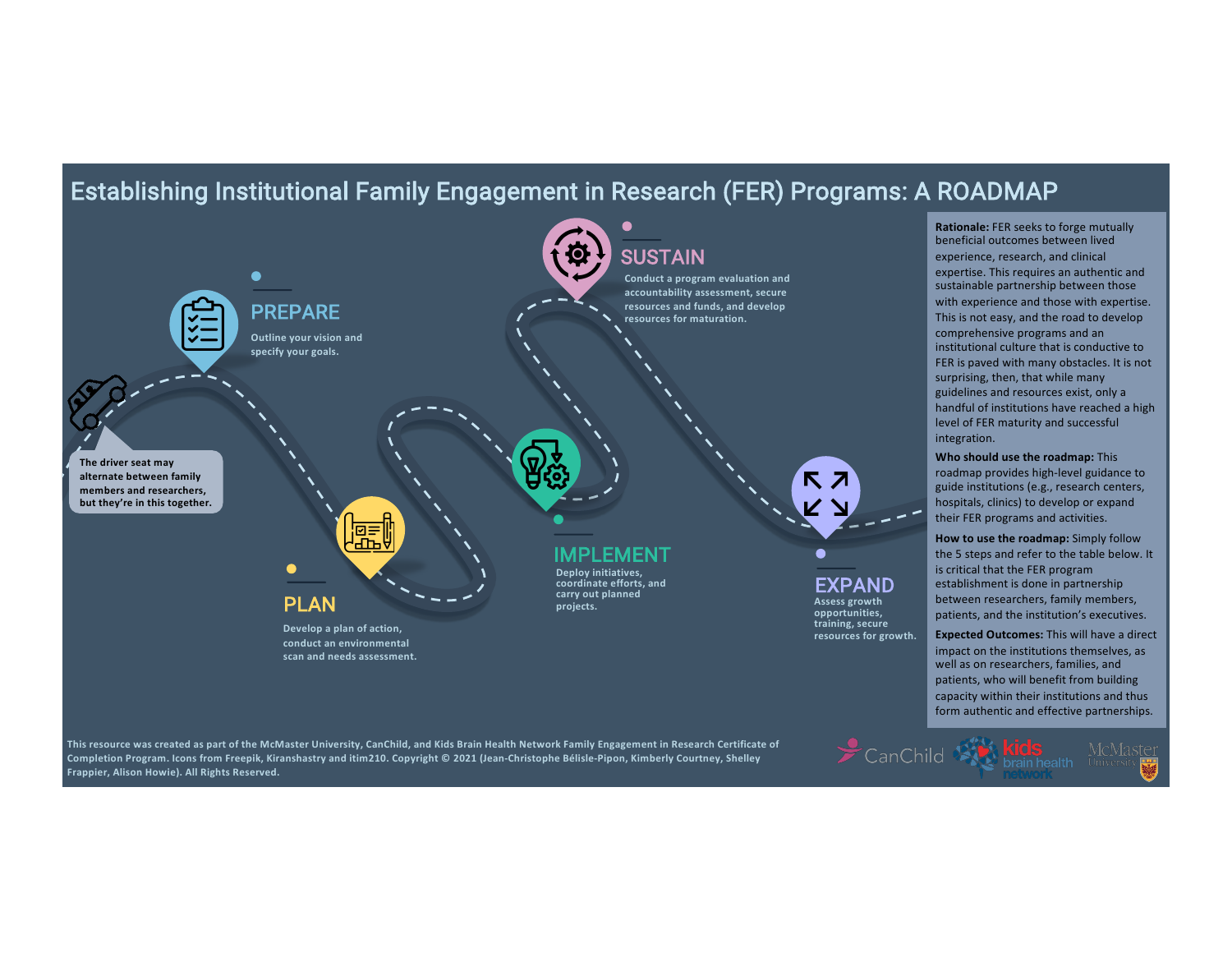| Phase     | <b>Step</b>                                            | What to do                                                                                                                                                                                                                                                                                                                       |
|-----------|--------------------------------------------------------|----------------------------------------------------------------------------------------------------------------------------------------------------------------------------------------------------------------------------------------------------------------------------------------------------------------------------------|
| Prepare   | Vision & goals                                         | State the ultimate purpose of developing or expanding FER capacity in the institution and specify the goals that should be pursued.                                                                                                                                                                                              |
| Plan      | Develop a plan of<br>action to achieve<br>stated goals | Identify specific objectives to be achieved, including metrics and timeline.                                                                                                                                                                                                                                                     |
|           |                                                        | Assess how the intended efforts and initiatives can be leveraged using the institution's resources. Seek buy-in and participation from the executive level.                                                                                                                                                                      |
|           |                                                        | Develop an organizational chart to determine the composition of the committee. Ensure equal partnerships between all parties (e.g., families, executives, researchers,<br>clinicians).                                                                                                                                           |
|           |                                                        | Define how progress will be measured, who will be responsible for measuring it, and how milestones can be measured against the defined timeline.                                                                                                                                                                                 |
|           | Environmental scan<br>and needs assessment             | Assess the institutional willingness to change research practices.                                                                                                                                                                                                                                                               |
|           |                                                        | Identify the most effective approaches to achieving the stated goals and accessible resources.                                                                                                                                                                                                                                   |
|           |                                                        | Develop a plan to obtain new resources or leverage existing ones where required.                                                                                                                                                                                                                                                 |
|           | Equip                                                  | Ensure that the current institutional processes, policies, and structures enable and nurture patients and families to be part of the governance structure.                                                                                                                                                                       |
|           |                                                        | Educate, prepare, and empower families, clinicians, and healthcare leaders to partner effectively together.                                                                                                                                                                                                                      |
| Implement | Deploy                                                 | Deploy pilot initiatives that respond to the goals and vision and have high probability to be scaled-up more broadly.                                                                                                                                                                                                            |
|           | Coordinating efforts                                   | Continuously assess the balance between research-driven and family-driven involvement as well as the ability of the projects to meet the expectations and interests of<br>both the researchers and the community of families involved.                                                                                           |
|           |                                                        | Ensure coordinated efforts in a coherent and meaningful way and strive to develop a sense of community and recognition.                                                                                                                                                                                                          |
|           |                                                        | Ensure provisions to enable meaningful engagement that weave research expertise and experiential knowledge.                                                                                                                                                                                                                      |
|           |                                                        | Ensure that families and stakeholders are supported and compensated throughout the process.                                                                                                                                                                                                                                      |
|           |                                                        | Ensure that there are peoples to act as family leaders and facilitators (e.g., coordinators/knowledge brokers) and that their hiring criteria includes a preference for<br>selecting family members or former patients with lived experience in the hospital setting with a good network among the family and patient community. |
|           | Carry out                                              | Co-create research proposals with patient and families and work with them on designing and implementing studies that answer the questions that matter most to<br>lthem.                                                                                                                                                          |
|           |                                                        | Conduct research projects that support patient and family engagement—by patients, families, clinicians, administrators, and other health professionals—within various<br>healthcare settings.                                                                                                                                    |
|           |                                                        | Partner with patients and families to design process and outcome measures to identify outcomes of most interest to patients and families.                                                                                                                                                                                        |
|           |                                                        | Continuously assess milestones achievement and goals through quantitative and qualitative metrics and track progress in the annual reporting. Ensure that return-on-<br>investment metrics are assessed and allow to track outcomes, experiences of care, and costs into research on patient and family engagement efforts.      |
|           |                                                        | Develop a strong web presence, build awareness, and spread communication about your program through various platforms. Network with other sites, share best<br>practices, and troubleshoot problems together.                                                                                                                    |
|           |                                                        | Look beyond the peer-reviewed literature for ways to disseminate results and information. Share results via blogs, consumer-friendly fact sheets, and social networks.                                                                                                                                                           |